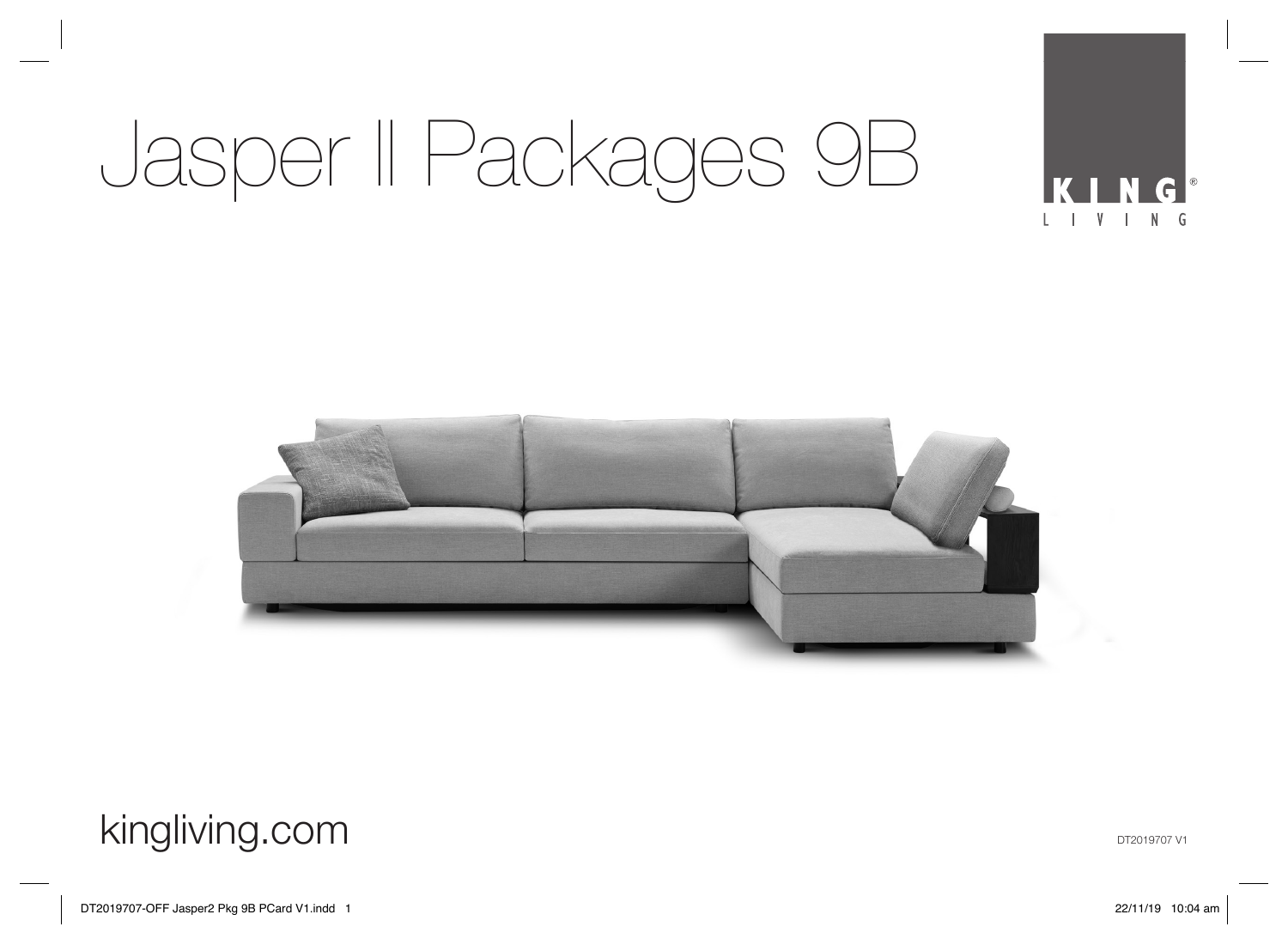## Jasper II Packages 1

### Package: 9B

Components: 1x P234, 1x P208, 2x C104, 1x C182, 2x A104, 1x A208, 3x B104, 1x B78 Shelf Options\*: Standard or Charge 1x T104, 1x T78 (\*Shelves not included – price extra) Configurations:



### Package: 9B SMART

Components: 1x P234, 1x P208, 2x C104, 1x C182, 2x A104 SMART, 1x A208 SMART, 3x B104, 1x B78 Shelf Options\*: Standard or Charge 1x T104, 1x T78 (\*Shelves not included – price extra) Configurations:



Effective January 2019. Use Magic Joiner M115. \*Shelf Options: Standard or Charge (not included in package – price extra) available in selected King Living Timber Finishes. \*SMART Packages: SMART Arms replace STD Arms. As King Living has a policy of continuous improvement, changes to products and specifications may be made without prior notice. Images and drawings are representative of design only. Accessories not included.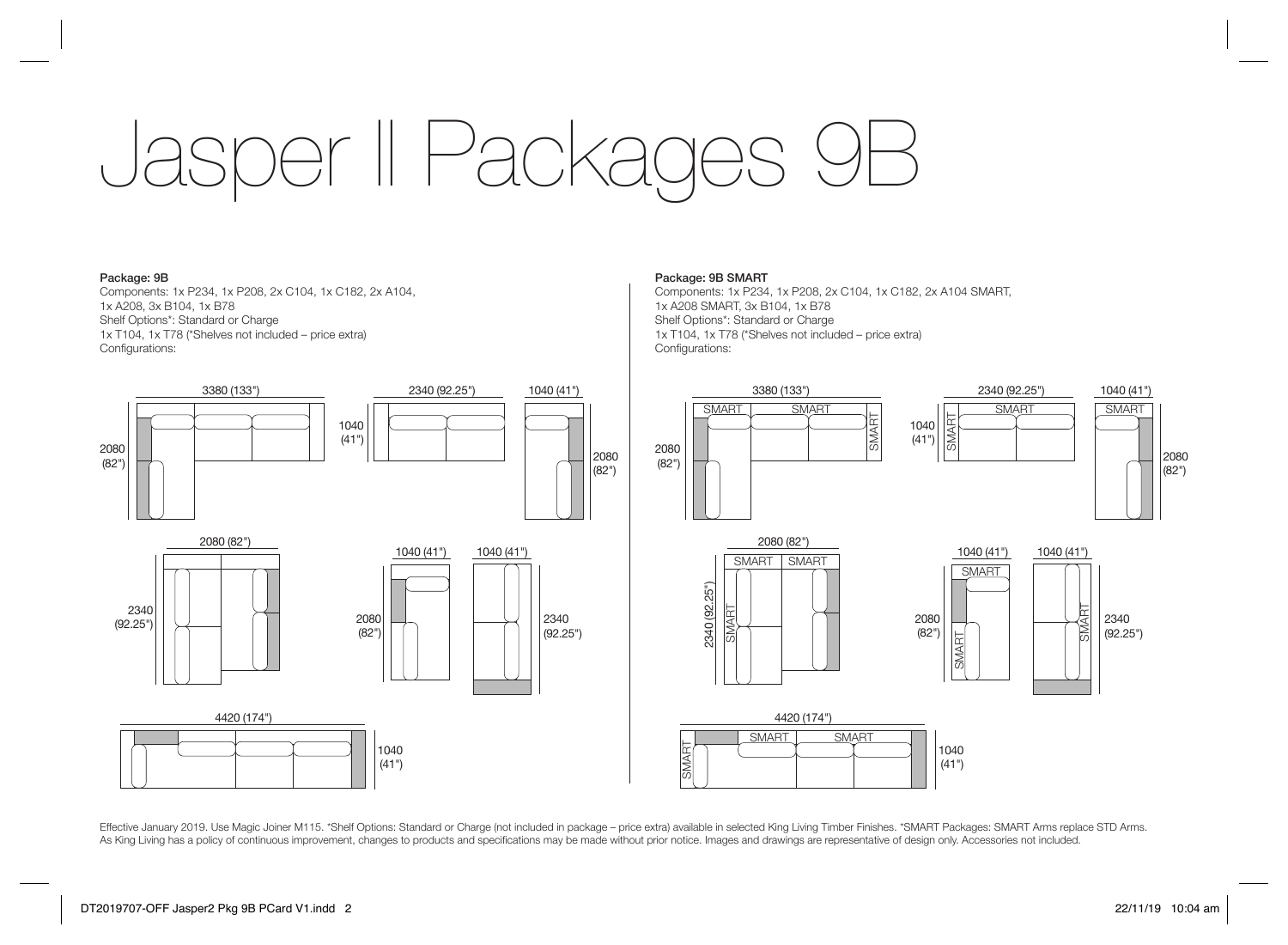### Jasper II Package

2080 (82")

2340 (92.25")

> 2080 (82")

### Package: 9B SLH S234

Components: 1x SBase 234 S208 RH, 1x P208, 1x C182, 1x A208, 2x A104, 3x B104, 1x B78 Shelf Options\*: Standard or Charge 1x T104, 1x T78 (\*Shelves not included – price extra) Configurations:



### Package: 9B SLH S234 SMART

Components: 1x SBase 234 S208 RH, 1x P208, 1x C182, 1x A208 SMART, 2x A104 SMART, 3x B104, 1x B78 Shelf Options\*: Standard or Charge 1x T104, 1x T78 (\*Shelves not included – price extra) Configurations:







### 1040  $(41"$ **STORAGE** OPEN 4420 (174") SMART<sub>s</sub> SMART

Effective January 2019. Use Magic Joiner M115. \*Shelf Options: Standard or Charge (not included in package – price extra) available in selected King Living Timber Finishes. \*SMART Packages: SMART Arms replace STD Arms. As King Living has a policy of continuous improvement, changes to products and specifications may be made without prior notice. Images and drawings are representative of design only. Accessories not included.